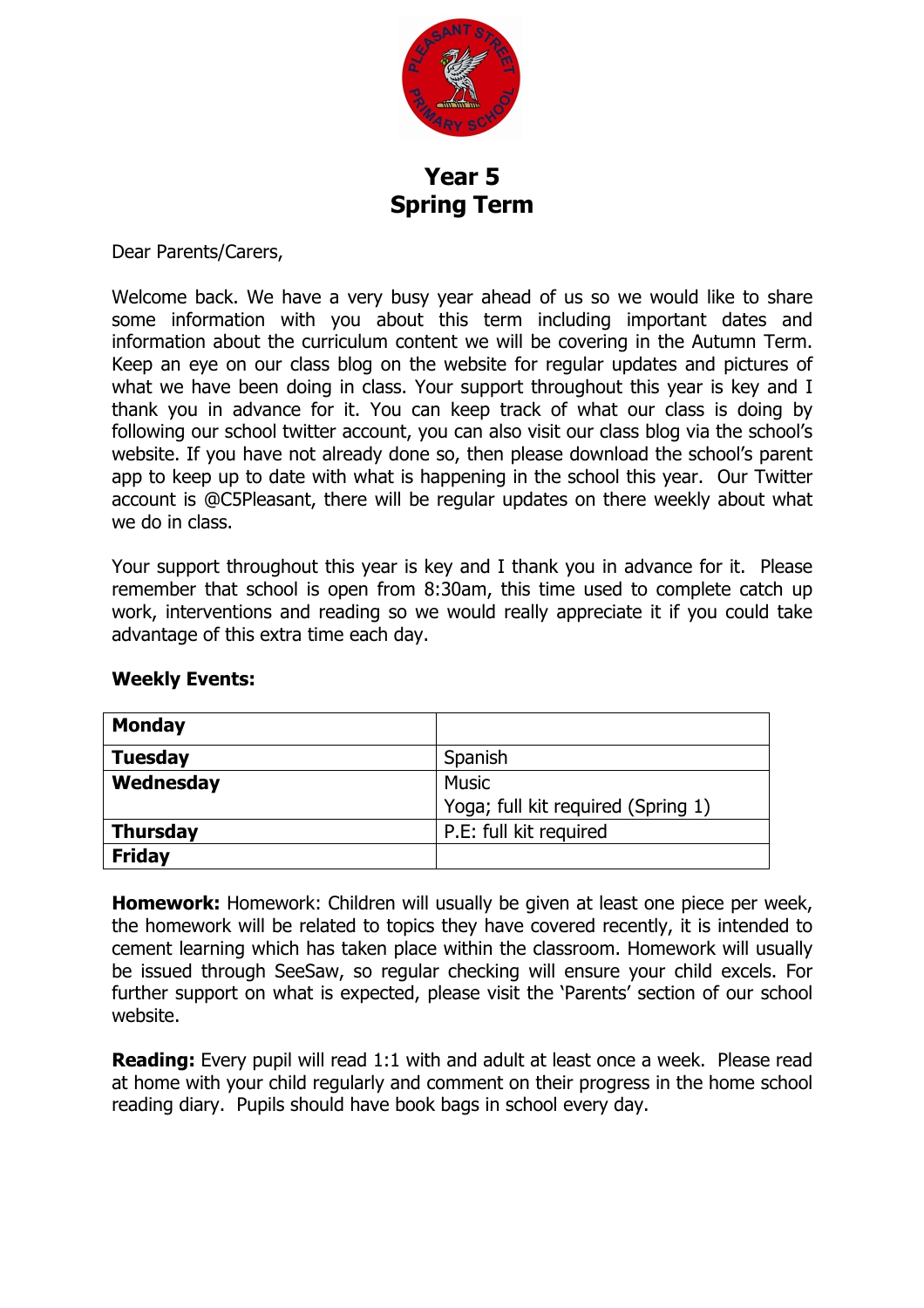**Basic Skills:** The children complete a basic skills session every morning ((9:10- 9:40) this covers spellings, comprehension, SPAG and reading. It is important that your child arrives on time each morning to take part in these sessions.

**English:** The first half term we are reading The Promise. From this text children will write their own narratives and newspaper reports. In the second half of the term children will read 'The Lost Book of Adventure' and will produce writing around this that consists of a survival narrative and a survival guide.

**Maths:** We will be covering the following topics in Maths: multiplication and division, and fractions. We will also work on Using and Applying to solve one and two step problems.

**Science:** Topics this term are Forces and Earth and Space. The children will research the topics and conduct experiments in lessons.

**Computing:** In Computing sessions, the pupils will be using coding to make music. They will use programs such as Isle of Tune and Scratch to develop their own pieces of music. Both programs have free versions to download or access at home. In Spring 2 the children will be creating their own stop motion animations. They will storyboard their own story before using it to create their own stop frame animation.

**History:** Our topic this half term is the Vikings. The children will take part in a workshop in the World Museum to find out about Viking life. In the topic they will find out about the Vikings and their impact on England. They will also research the links to the Vikings that still exist in our local area through a study of place names.

**Geography:** Our topic this term is The Environment. The children will be looking at the factors that have a negative impact on the environment and our world and look at ways that we can create a positive change.

**RE:** We are studying two topics in Spring term discussing two questions; What matters most to Christians and Humanists? And What would Jesus do?

**PSHE:** In the first half of the Spring term the children will focus on money. This topic will focus on budgeting, saving and spending. It will explore in-app purchases and impact that spending money on these can have on families. In Spring 2 the children will look at the emotion of Anger and how we can deal with the feeling.

**Music:** The children will be looking at Jazz, they will use musical instruments to improvise. They will then work on Tempo and Composition in Spring 2.

**Spanish:** The children will continue to learn Spanish phrases and vocabulary with Mrs. Grindley. They will focus on vocabulary related to travel and transport in Spring 1. In Spring 2 they will look at household objects and prepositions.

**Art:** In the second half of the term children will be looking at Celtic crafts, they will be using clay to make their own clay artefacts and jewellery.